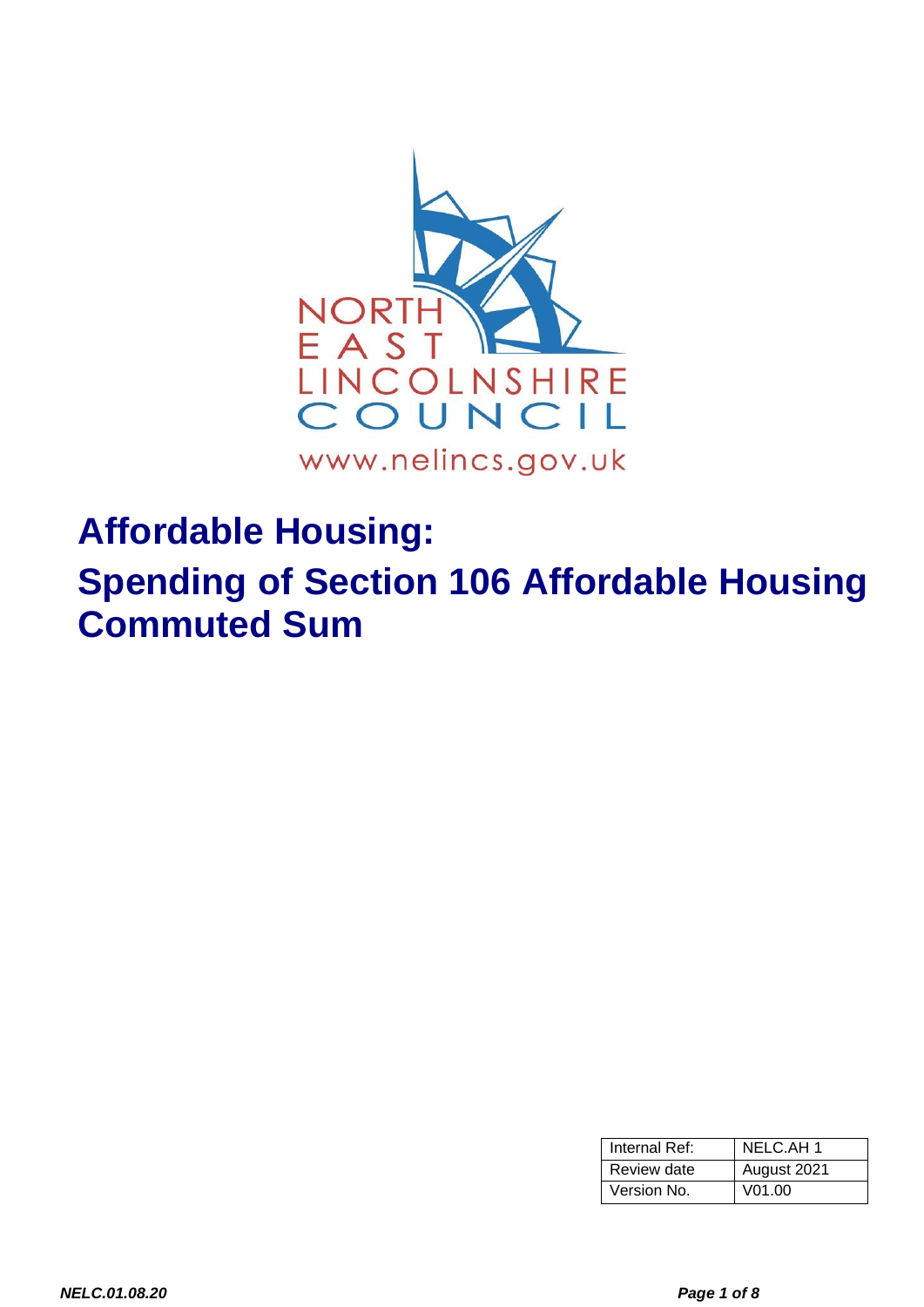## **Contents**

- [Introduction and Context](#page-2-0)
- [Aims](#page-3-0) of the s.106 Affordable Housing Commuted Sum **Policy**
- [Criteria](#page-5-0) for qualifying for an Enabling Grant
- How requests for Enabling Grant Funding will be considered
- How requests for Enabling Grant Funding will be considered
- [Other considerations](#page-6-0)
- How requests for funding will be confirmed
- [Monitoring and Evaluation](#page-6-1)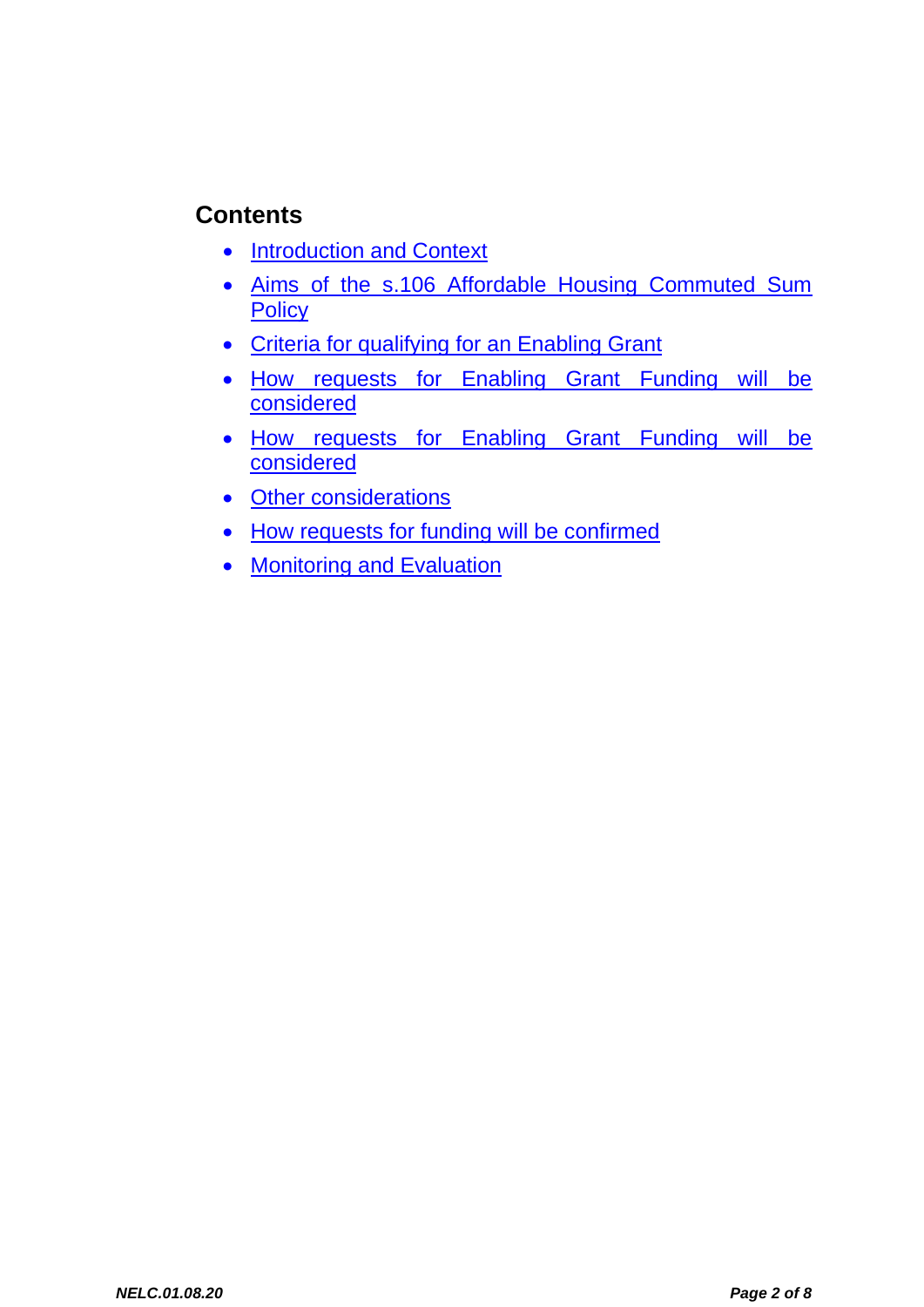#### <span id="page-2-0"></span>**Introduction and Context**

To achieve the Councils vision of a 'Stronger economy and stronger communities' we need to work innovatively with partners in the public and private sectors, the voluntary and community sector, and with individuals, families and communities. We must support and enable the achievement of improved community outcomes being bold, creative and efficient.

We want North East Lincolnshire to be seen as an attractive place to live, work, visit and invest. We know that we have significant potential and exciting opportunities for investment and growth in North East Lincolnshire.

The Council's stronger economy / stronger communities priorities are underpinned by a key strategic framework comprising the following:

- health and wellbeing strategy
- economic strategy
- prevention and early intervention strategy
- financial strategy
- safeguarding



NELC's [outcomes framework](https://www.nelincs.gov.uk/council-information-partnerships/partnerships/commissioning-plan-outcomes-framework/) is the means by which our priorities will be translated into action and delivered, developed and achieved in conjunction with our partners across sectors. This is intended to drive a culture of evidence-based decision-making that will enable elected members to take informed key decisions, knowing the risks and the opportunities for citizens, communities and businesses. Our commissioning plan will ensure and foster clear links between the outcomes framework and the resources available to achieve them.

The framework, sets out the five high level outcomes that we and our partners aspire to achieve to ensure prosperity and wellbeing for the residents of North East Lincolnshire.

The five outcomes are that all people in North East Lincolnshire will:

- Enjoy and benefit from a strong economy
- Feel safe and are safe
- Enjoy good health and well being
- Benefit from sustainable communities
- Fulfil their potential through skills and learning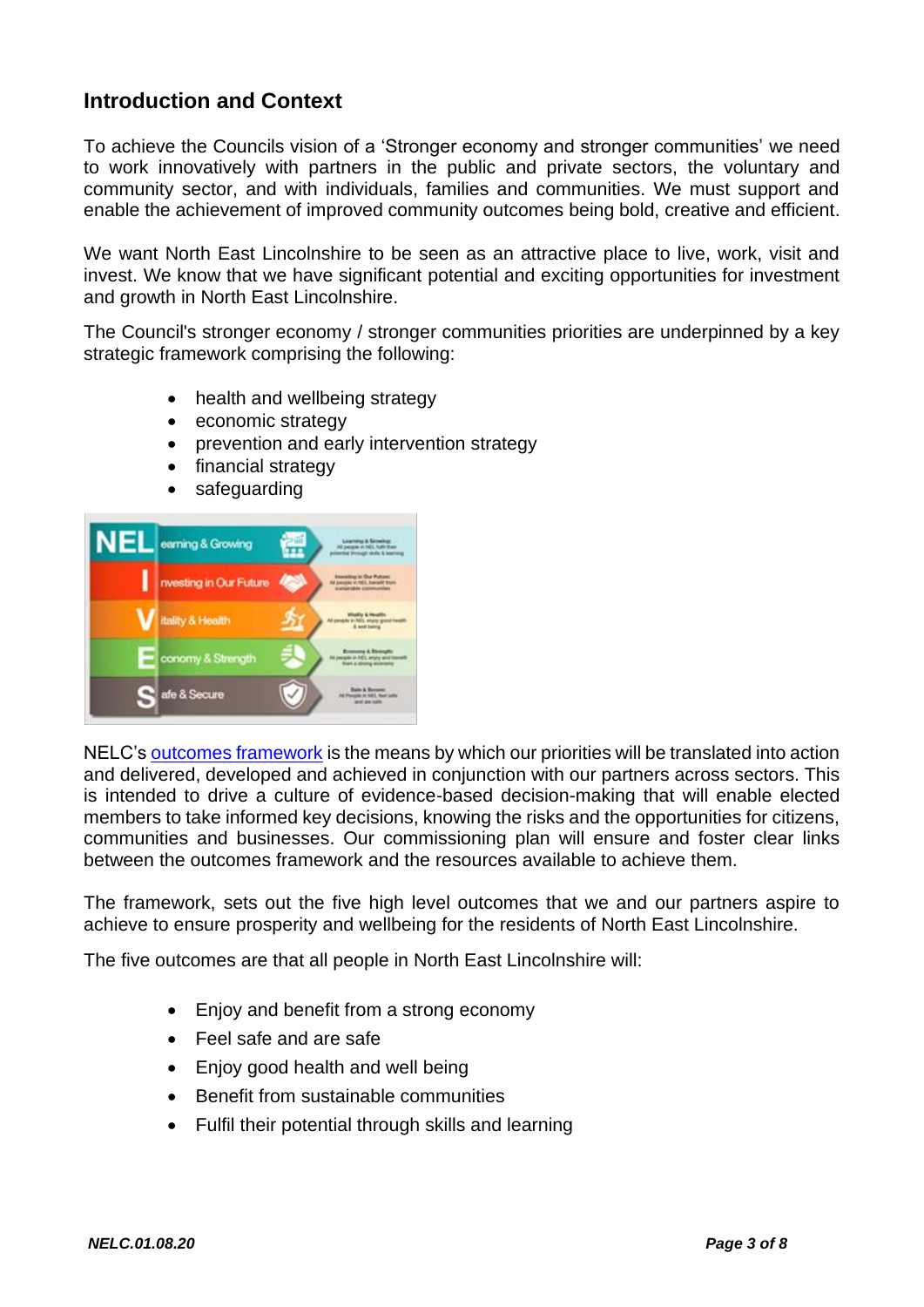This policy contributes to the five elements of the Council Vision by supporting to the Council's four Strategic Housing themes.



The National Planning Policy Framework determines the Planning contributions required on a development, and these are secured through legislation and legal agreements. Affordable Housing contributions are secured in an s.106 agreement. The Local Plan sets out the local s.106 Affordable Housing requirements based on viability by post code area. S.106 Affordable Housing contributions assist the local authority in meeting the aims of the Housing Strategy - "*Increase delivery of new and improved Affordable and Specialist housing, through working effectively with Registered Providers, Homes England and others. Provide effective support to households facing accommodation issues or homelessness."* 

It is expected that developers will provide their Affordable Housing contribution 'on site' – that is, they will offer an agreed percentage of the houses built on the site to a Private Registered Provider of Social Housing (housing association) at a price that enables them to provide the property at a Social / Affordable rent, or as a low cost home ownership opportunity. Where this is not possible, usually because the properties are not of a certain type, configuration, location or price that the housing association are able to utilise, then an agreed/calculated sum of money will be transferred to the Council instead. This is known as an s.106 Affordable Housing Commuted Sum and can only be invested by the Council to enable the provision of Affordable Housing within the Borough.

The value of the s106 Affordable Housing Commuted Sum is determined and calculated by deducting the Social Value (the price that a Registered Provider would reasonable pay for the property taking into account their restrictive regulated borrowing) from the Market Value of the property. The difference between the two is the s.106 Affordable Housing Commuted Sum value.

<span id="page-3-0"></span>This policy has considered the aims of the Equality Duty, including ensuring that no-one is treated disproportionately or in any may less favourably on the grounds of age, disability, gender reassignment, pregnancy & maternity, race, religion or belief, sex, sexual orientation or marriage & civil partnership.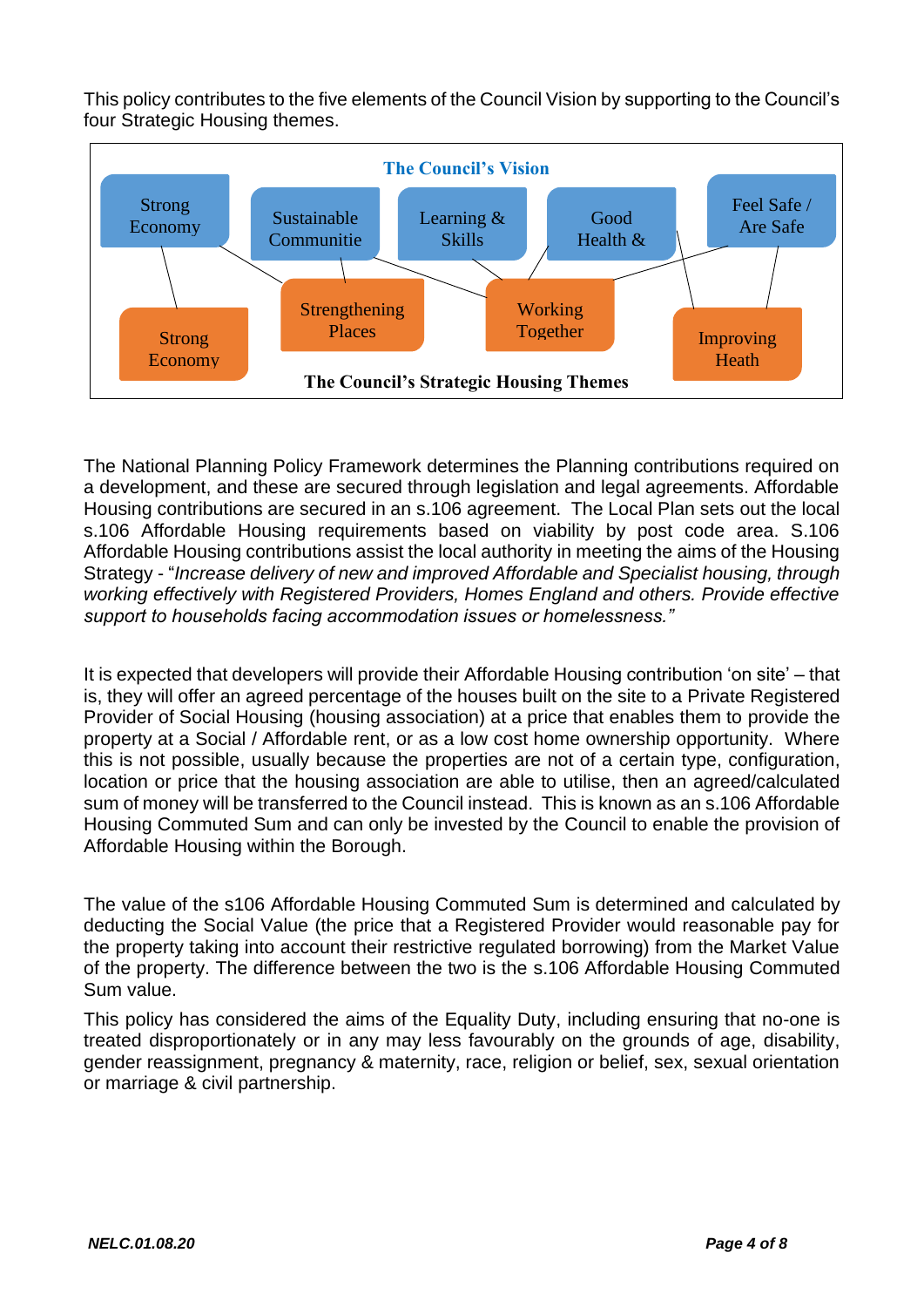#### **1. Aims of the s.106 Affordable Housing Commuted Sum Policy:**

The aims of the Policy are to evaluate requests for funding against the criteria set by the Council; to make best use of the funds to meet Local Housing Need; to achieve best value for money; to be innovative in the use of the limited funds available. The Council's Strategic Housing Strategy and Local Plan clearly identify the unmet need for Rented Affordable Housing across the Borough.

This document sets out a clear policy for the purpose, use, management and approval for spending s.106 Affordable Housing Commuted Sums. A robust, compliant, consistent and transparent approach for allocating and spending the designated funds: meeting the requirements of State Aid regulations under Services of General Economic Interest (SGEI).

s.106 Affordable Housing Commuted Sums are accepted in exceptional circumstances, when there is a planning requirement for provision of Affordable Housing on a site and the development is unsuitable, unviable or unsustainable for Social Housing residents: as assessed and identified by the NELC Affordable Housing Lead Officer. This payment is accepted in lieu of the building and sale of Affordable Housing to a Private Registered Provider of Social Housing, by a developer on a specific site.

The s.106 Affordable Housing Commuted Sum is secured through a defined legal agreement known as a Section 106 Agreement which includes trigger points, including the stage of the development when cash sums will be paid to the Council, and spending deadlines. This Policy will ensure the Council fulfils its duty and ensure the s.106 Affordable Housing Commuted Sums are spent according to the requirements set out in the relevant s.106 Agreements and Government regulations. If sums remain unspent after an agreed period, normally 10 years, these have to be repaid back to the developer with interest.

The Council is required to hold Section 106 Affordable Housing Commuted Sums in an account ring-fenced for the purpose of enabling the delivery of Affordable Housing within North East Lincolnshire. The funding is made available to help Housing Associations, or other providers of Social Housing by enabling the viability of the purchasing or providing additional Rented Affordable Housing in perpetuity.

The s.106 Affordable Housing Commuted Sum funding will be awarded in the form of an 'Enabling Grant' to the Provider by North East Lincolnshire Council. The decision-making criteria is set out below.

All types of scheme can be submitted for consideration for an Enabling Grant and will be assessed against the criteria outlined in this document, must comply with all s.106 regulations and s.106 agreements and planning policy. For example:

- Schemes which require additional grant funding to enable the viability of delivering a Provider's own New Build Scheme; bridging a shortfall when the organisations' own borrowing and Homes England grant does not fully fund the development
- Off the Shelf purchase of New build properties; bridging a shortfall when the organisations' own borrowing and Homes England grant does not fully fund the purchase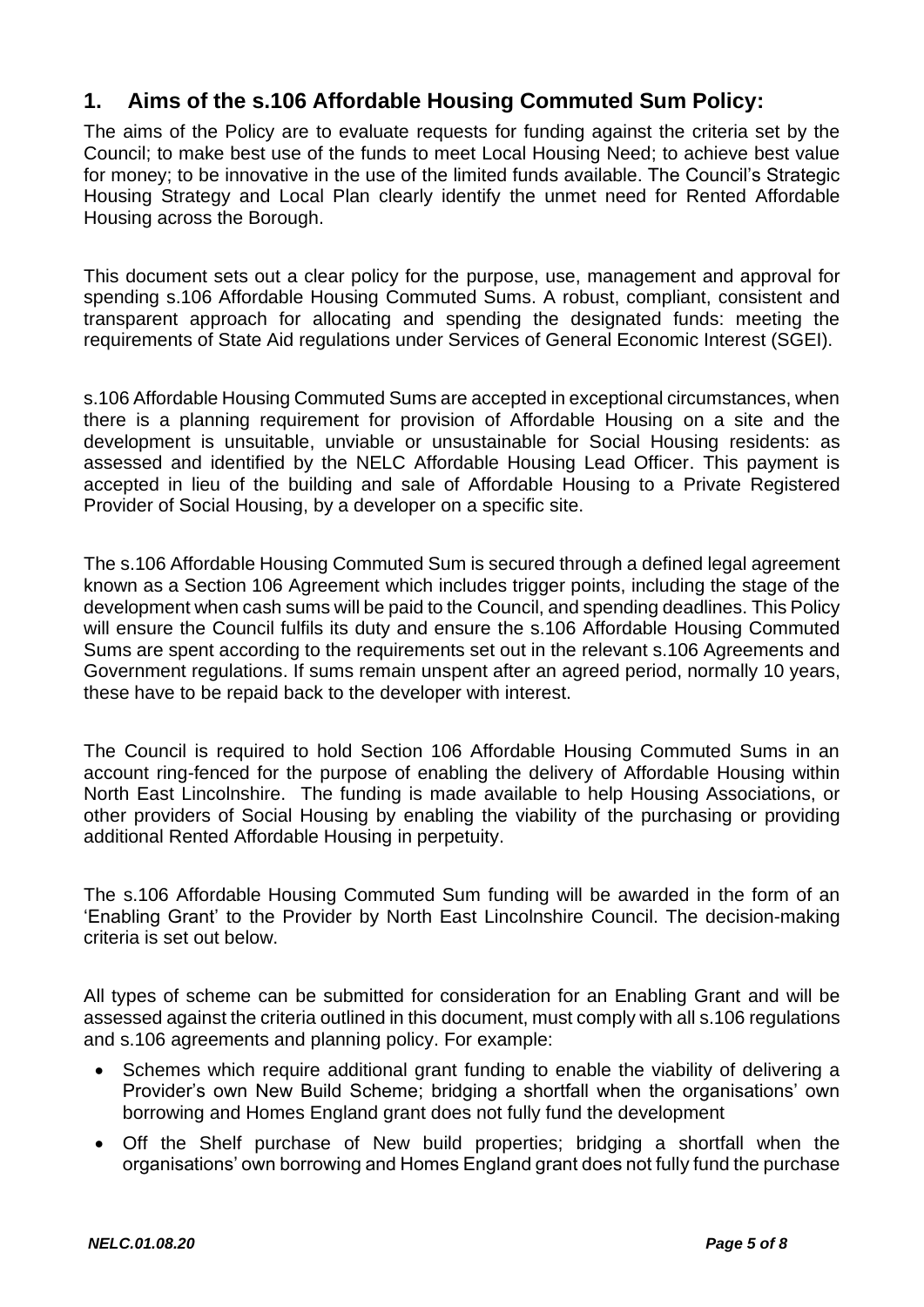cost.

- A grant required to support and make viable the acquisition and renovation of private market Empty Homes to be provided as Rented Affordable Housing in perpetuity.
- A grant to support the purchase of land and the development of Rented Affordable Housing on that land – subject to planning permission.

### <span id="page-5-0"></span>**2. Criteria for qualifying for an Enabling Grant:**

In order to be considered for the allocation of funding from the s.106 Affordable Housing Commuted Sum pot, the Private Registered Provider of Social Housing or other approved housing organisation (for the purposes of this document 'the Provider') will submit their proposal to the Council's Lead Officer for Affordable Housing for consideration, and should the application should clearly demonstrate that:

- Homes England funding has been sought from the Affordable Housing Program, or other appropriate funding applied for
- The scheme will meet Homes England Affordable Housing standards.
- A grant from the s.106 Affordable Housing Commuted Sum pot would enable the delivery of the scheme; and that the scheme would not be deliverable without s.106 Affordable Housing Commuted Sum funding
- The scheme will provide additional Rented Affordable Housing to meet housing needs identified by the Council's Strategic Housing department.
- The property is not acquired through an s.106 Agreement.
- The property is not, nor has previously been, a Social Housing property.

If an older property is acquired for renovation it must be made clear which elements of the purchase and renovation the grant funding is being used to contribute toward the provision of the Rented Affordable Housing: and must ensure that all aspects are compliant with the regulations and s.106 agreements governing the use of the s.106 Affordable Housing Commuted Sum and future use of a Rented Affordable Housing property.

#### **3. How requests for funding will be made:**

- 1. Having met the criteria set out in section 2 of the policy, the Provider will request an Enabling Grant from the Council's Lead Officer for Affordable Housing who will provide an application form.
- 2. The Council will require evidence of the viability issue to justify the amount of Enabling Grant requested, only, as the applicant's financial position will have undergone rigorous examination when applying to Homes England for Grant Funding. The Enabling Grant application form lists the information required:
	- amount of Provider's capital investment or borrowing,
	- all sources of funding the Provider has received, specifically to support the development, hopes to receive or will be making an application for, and the perceived likely outcomes of this,
	- long term business plan of the Provider relating to the scheme/properties.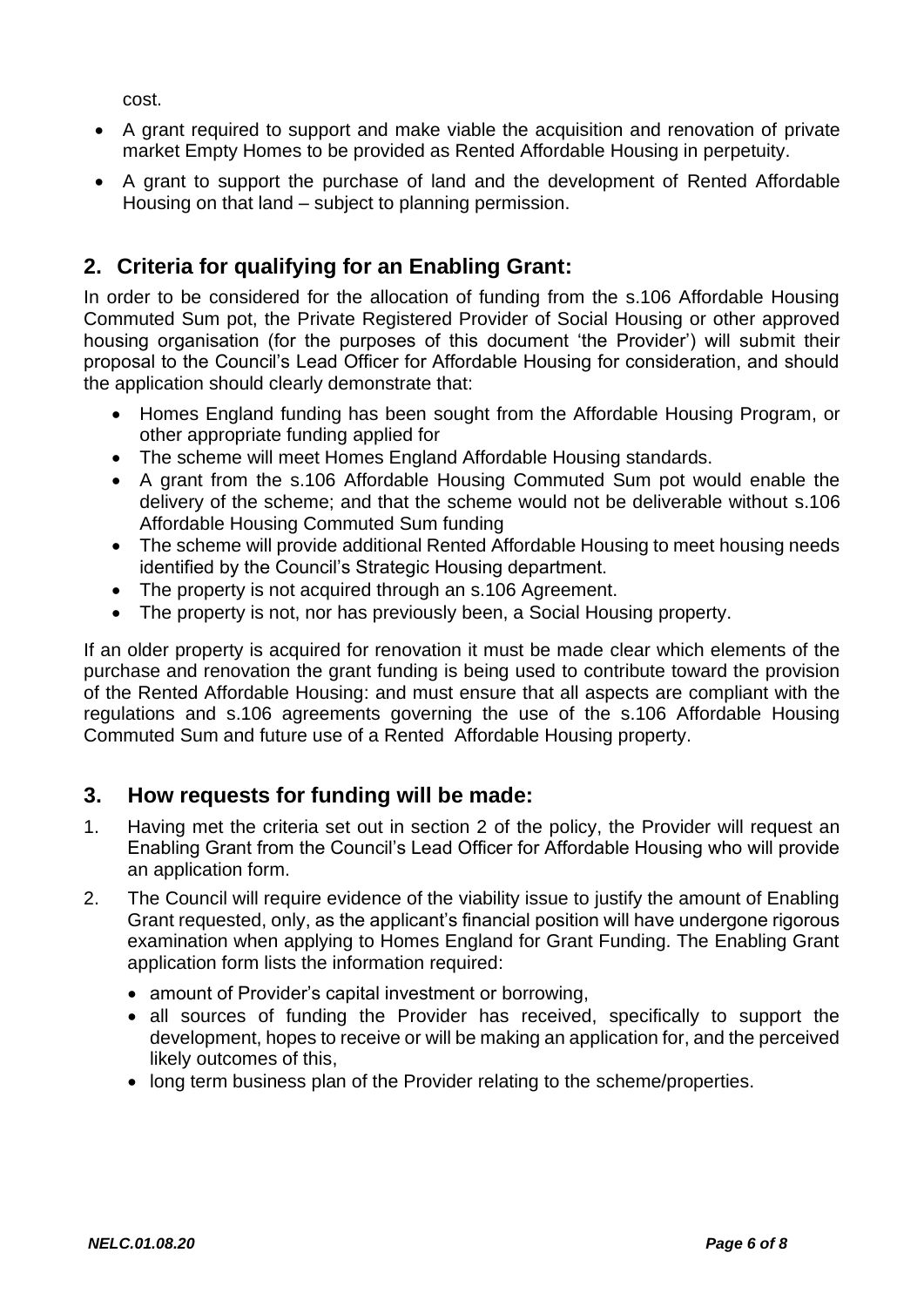#### **4. How requests for Enabling Grant Funding will be considered:**

- 1. The Affordable Housing Officer will assess the request for an Enabling Grant against the agreed criteria listed in Section 3 of this policy and authorisation will be required by the Assistant Director for Housing, with sanction from the Portfolio Holder for Housing.
- 2. The PROVIDER must demonstrate that they have pursued other forms of funding before requesting that Council funds be invested, and that the investment of those funds will not reduce the proportion or availability to access other public subsidy available.
- 3. All of the information detailing the site, number and type of units to be provided, including Affordable Housing units, other sources of funding approached and outcomes, or predicted likely outcomes, of this scheme will be provided to the Affordable Housing Officer.
- 4. Affordable Housing Lead Officer will make a recommendation to release the funding, in line with internal appraisal requirements.
- 5. The request for an s.106 Enabling Grant will be approved by the Assistant Director for Housing under delegated authority up to the £500,000 limit set in SGEI State Aid regulation and agreed within this Policy
- 6. Following approval the PROVIDER will be required to enter into a Grant Funding Agreement with the Council. Funding will be released in line with the conditions in the Grant Funding Agreement.

#### <span id="page-6-0"></span>**5. Other considerations:**

- 1. An open book assessment of the financial plan must be taken by all parties involved, to ensure an open and transparent approach.
- 2. Where there is more than one application for the Enabling Grant, and all applications meet the criteria in section 3, priority will be given to the application providing best value and bringing the highest benefit to the district, determined by NELC, for example;
	- Scheme's which offer best value for money by clearly demonstrating that they have maximised all other suitable funding sources.
	- Schemes which deliver the type of dwelling identified as a high demand property in short supply, according to Home Choice Lincs,
- 3. All units will be Rented Affordable Housing and need to be in line with the Council's relevant descriptions and paragraphs regarding the definition of Rented Affordable Housing in the NELC s.106 agreement template, and will be let through the council's choice based lettings scheme (Home Choice Lincs) or through other suitable nominations processes as agreed by NELC.

#### **6. How requests for funding will be confirmed:**

- 1. The Affordable Housing Officer will inform the applicants of the final decision in writing.
- 2. The PROVIDER and the Council will enter into a legal agreement to secure the Enabling Grant.

#### <span id="page-6-1"></span>**7. Monitoring and Evaluation**

The monitoring process for the spending of the s.106 Affordable Housing Commuted Sum